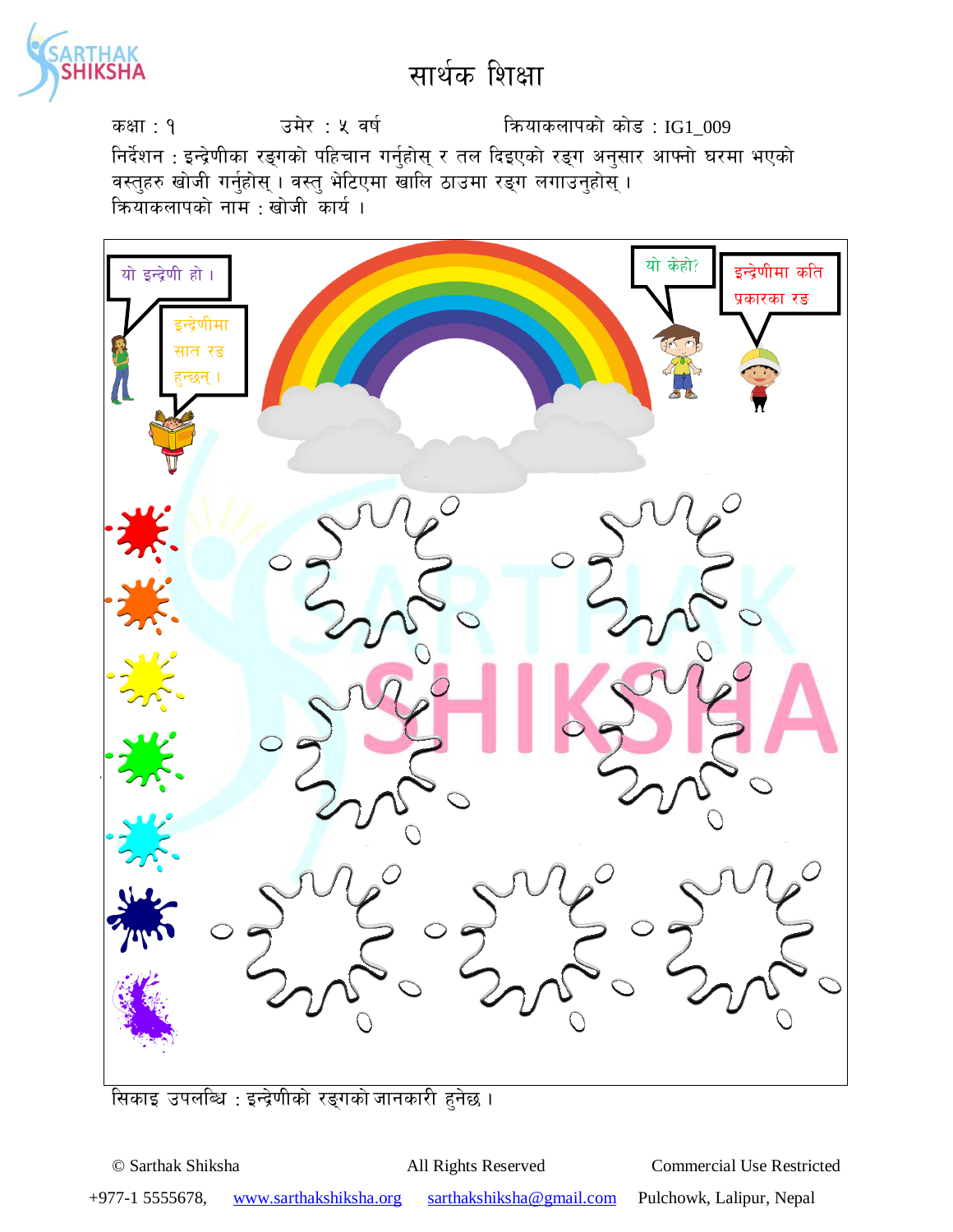

कक्षा : १  $\frac{1}{3}$  उमेर : ५ वर्ष स्वर्ग कियाकलापको कोड : IG1\_010 निर्देशन : तल दिइएको वस्तुको गन्ती गरी सड्ख्या जोड्नुहोस् र खाली ठाउमा लेख्नुहोस् । जोडिएको संख्या राखी तलको निर्देशन अनुसार आफ्नो घरमा भएका वस्तुहरु खोजी गर्नुहोस् । क्रियाकलापको नाम $\,$ : खोजी कार्य ।



सिकाइ उपलब्धि : वस्तुको संख्या गन्ती गरी संख्याहरुको जोड लेख्न सक्ने छन्।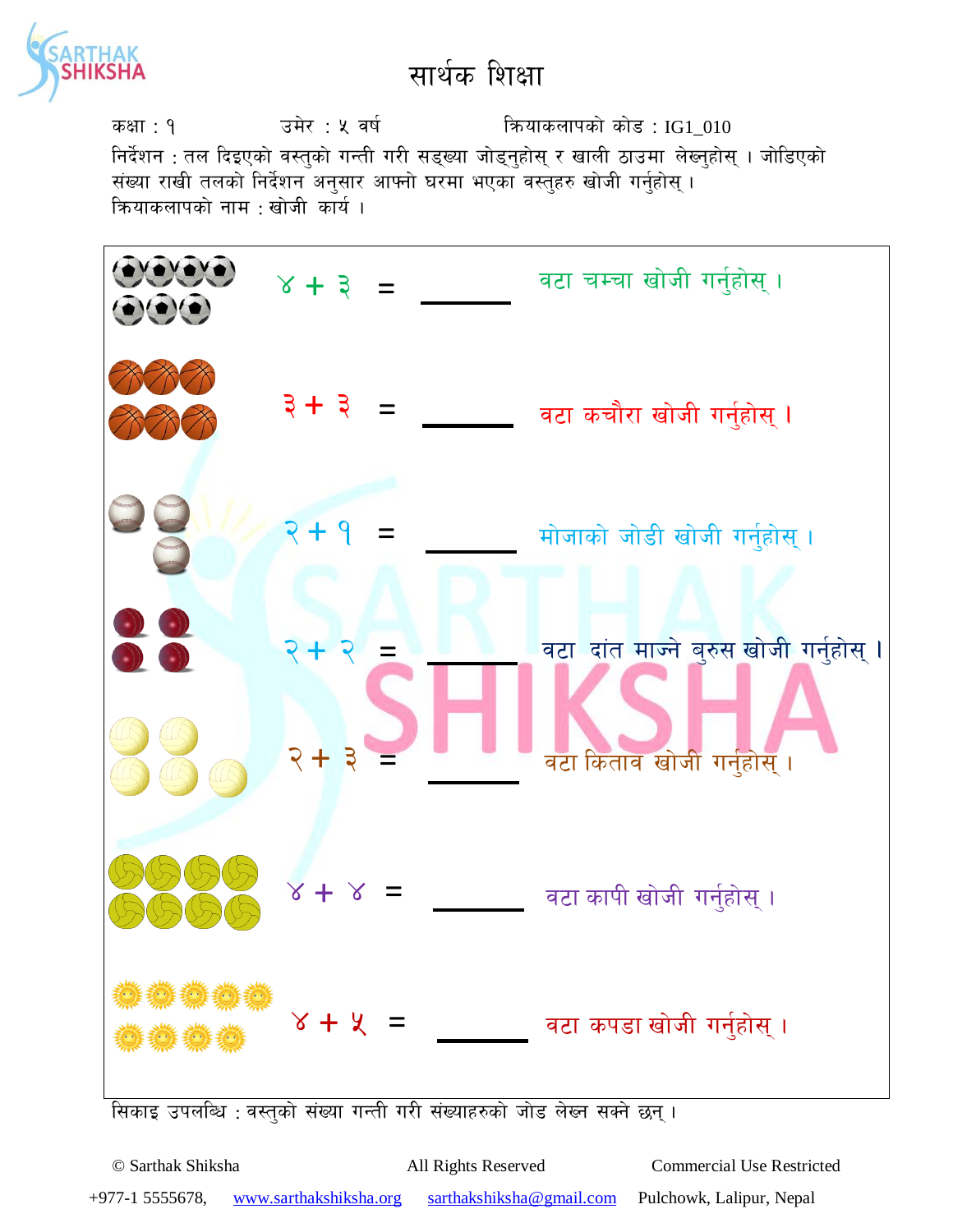

sIff : ! pd]/ : % jif{ lqmofsnfksf] sf]8 : IG1\_011 निर्देशन : तल दिइएको वाक्य अभिभावकले पढेर सुनाउनुहोस् र बालबालिकालाई चित्र पुरा गर्न लगाउनुहोस् । क्रियाकलापको नाम : आकार पुरा गरौं ।



सिकाइ उपलब्धि : आकारका विषयमा जानकारी हुनेछ ।

© Sarthak Shiksha All Rights Reserved Commercial Use Restricted +977-1 5555678, www.sarthakshiksha.org sarthakshiksha@gmail.com Pulchowk, Lalipur, Nepal